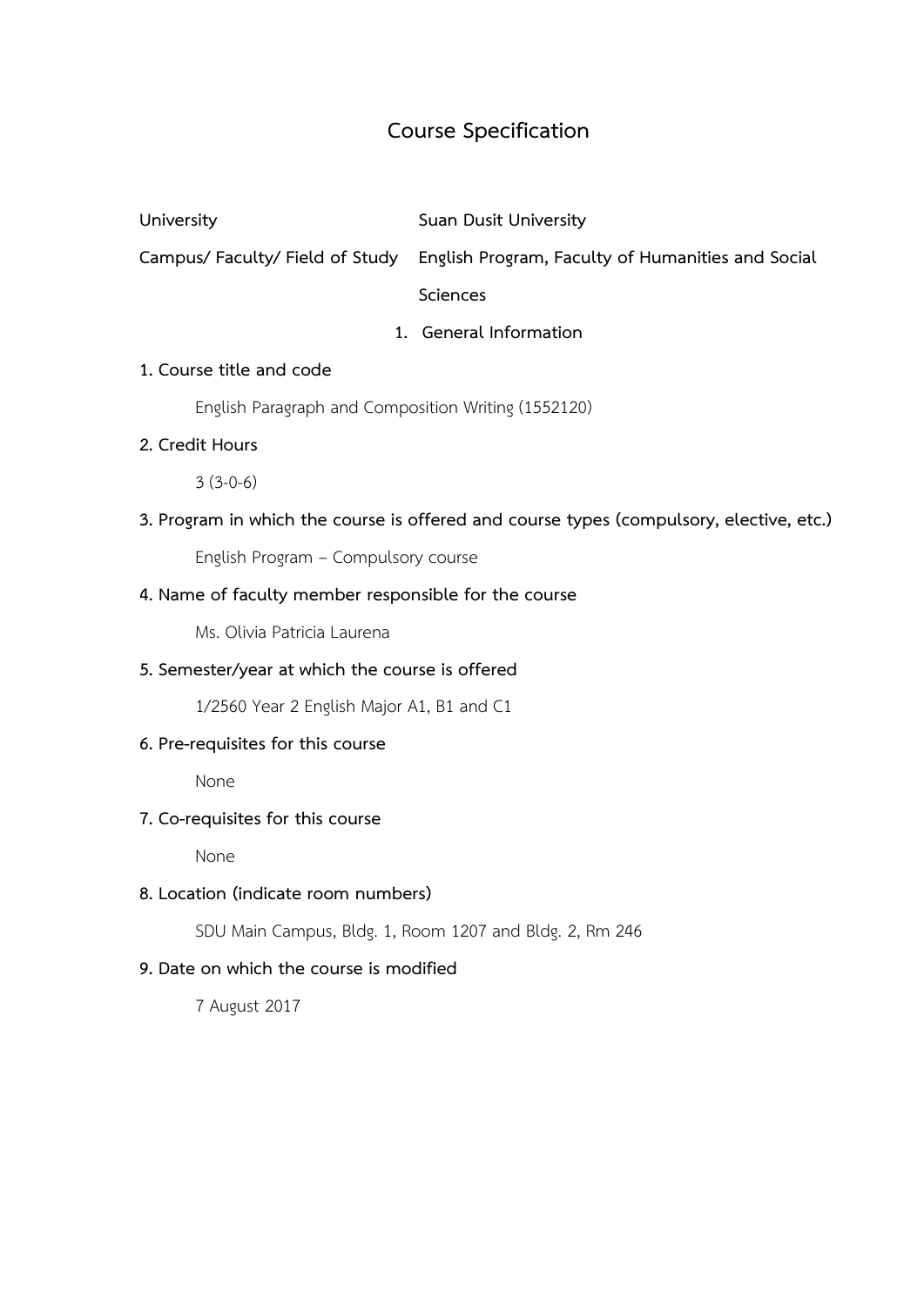## **2. Aims and Objectives**

#### **1. Course Objectives**

#### **1.1 Cognitive Domain (knowledge gained)**

- 1) Identify the steps in the writing process
- 2) Be able to compose different types of paragraphs and essays
- 3) Be able to use appropriate words and phrases when writing about a certain topic
- 4) Develop students' ability to generate ideas and come up with logical relationships of different concepts

#### **1.2 Affective Domain (Attitude, morals, and ethics gained)**

- 1) Be able to express views and opinions through paragraph and essay writing
- 2) Exercise patience and perseverance in writing from the first draft to the final paper
- 3) Be prepared for writing academic papers and theses

#### **1.3 Psychomotor Domain (skills, IT skills)**

- 1) Proper use of word processing programs when writing and composing paragraphs and essays
- 2) Use the internet for researching about current issues and events
- 3) Apply the different writing styles and formats to compose well-structured essays and paragraphs

#### **2. Purpose for developing/ modifying the course**

**To be in accordance with the new curriculum that was revised in 2008 for Bachelor of Arts in English.**

#### **3. Course Management**

#### **1. Course description**

Study paragraph and composition writing strategies and practice English writing skills from phrases and sentence combination regarding English grammar rules. Study how to use reference and connections in writing a paragraph and practice writing a short paragraph for various purposes of writing and extend to composition writing.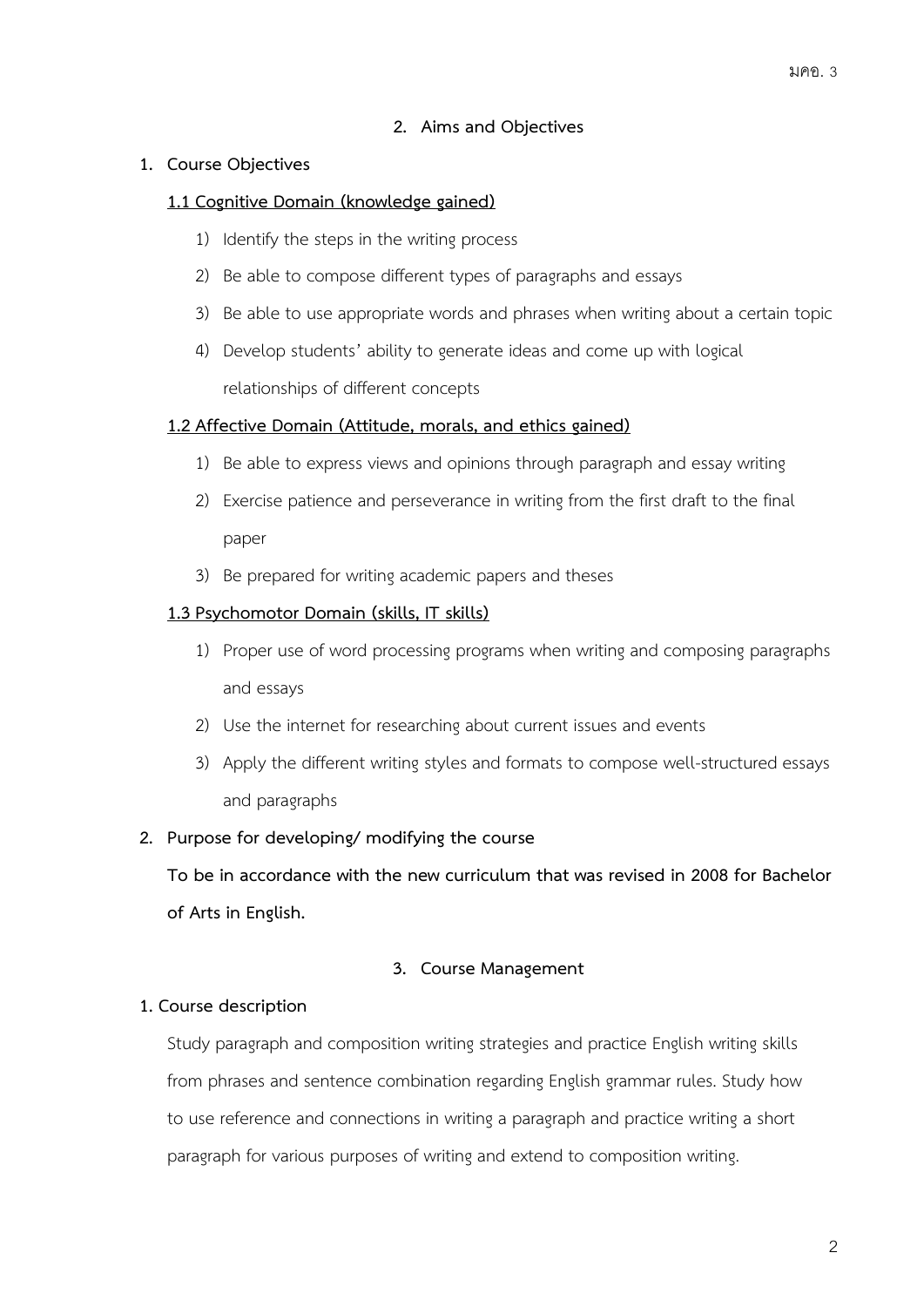## **2. Teaching Hours per semester**

| Lecture/ Practice<br>hours | <b>Additional Teaching</b><br><b>Hours</b> | Training/Fieldwork | Self-study |
|----------------------------|--------------------------------------------|--------------------|------------|
| 45 hours                   | At least 6 hours                           | -                  | 5 hours    |

## **3. Additional Private Study or Learning Hours**

- An average of 6 hours per week
- Students can contact the instructor through email and inquire in person.

## **4. Development of Learning Outcomes in Domains of Learning**

# **1. Morals and Ethics**

## **1.1 Morals and ethics to be acquired**

- 1. Able to express opinions and ideas through paragraph and essay writing
- 2. Exercise patience and perseverance in writing from the first draft to the final paper
- 3. Be prepared to write academic papers and other types of compositions

#### **1.2 Teaching strategies**

- 1. Writing exercises and assignments
- 2. Individual consultations on writing assignments
- 3. Research

# **1.3 Methods of assessment**

- 1. Unit short tests
- 2. Midterm Examinations
- 3. Final Examinations

#### **2. Knowledge**

#### **2.1 Knowledge to be acquired**

- 1. Identify the steps in the writing process
- 2. Compose different types of paragraphs and essays
- 3. Use appropriate words and phrases when writing about a certain topic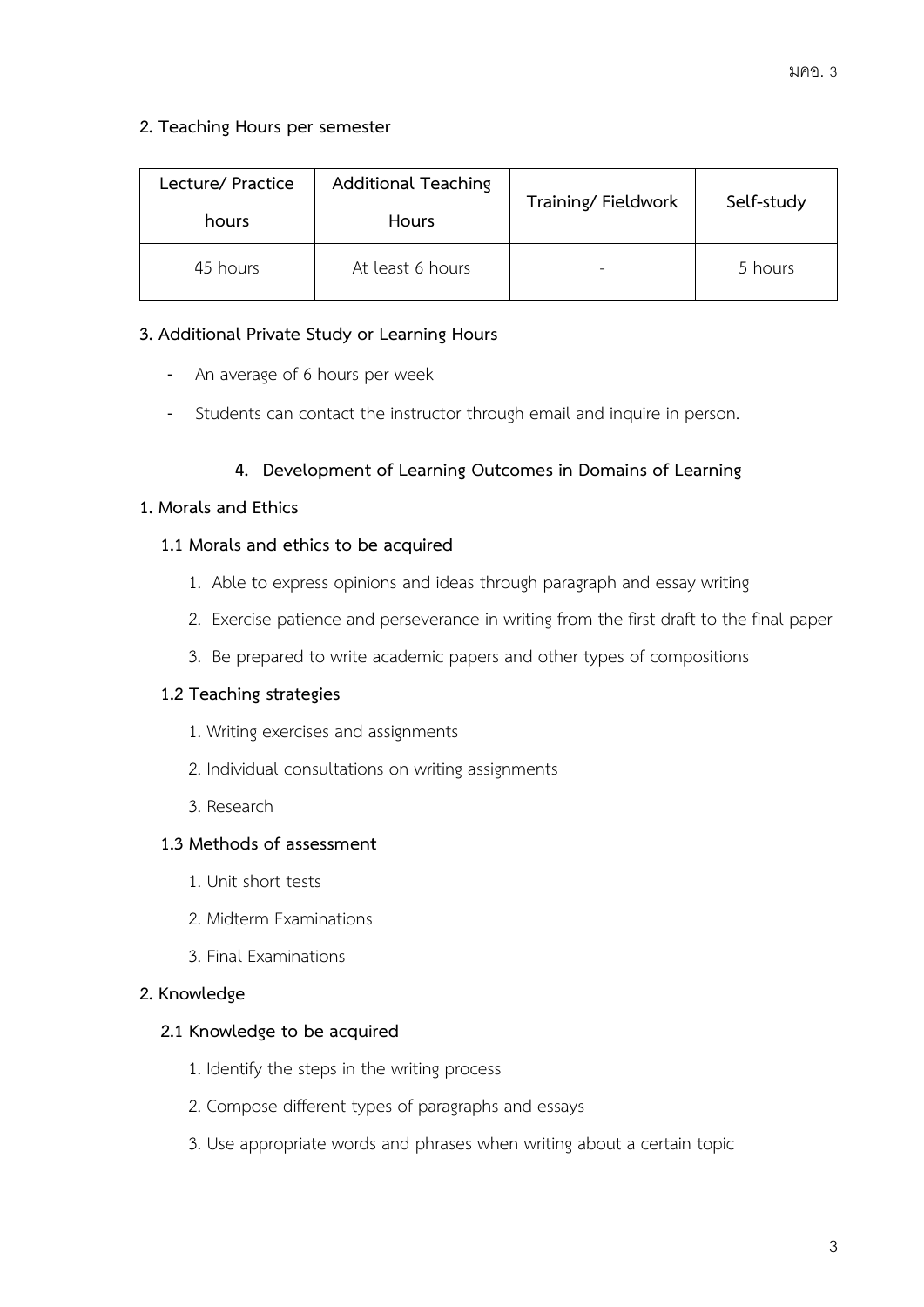## **2.2 Teaching strategies**

- 1. Demonstration and citing examples
- 2. Reading sessions
- 3. Introduction of vocabulary words per unit

# **2.3 Methods of assessment**

- 1. Writing exercises and tests
- 2. Midterm examinations
- 3. Final examinations

## **3. Cognitive Skills**

## **3.1 Cognitive skills to be developed**

- 1. Identify and differentiate the different types of paragraphs and essays
- 2. Understand and practice the steps in the writing process
- 3. Present ideas and opinions in an organized way when writing essays
- 4. Generate ideas and establish logical relationships of different concepts being discussed

# **3.2 Teaching strategies**

- 1. Reading sessions
- 2. Writing activities
- 3. Group discussions and forums

#### **3.3 Methods of assessment**

- 1. Unit short test and exercises
- 2. Midterm examinations
- 3. Final examinations

#### **4. Interpersonal Skills and Responsibility**

#### **4.1 Interpersonal Skills and Responsibility to be developed**

- 1. Acquire the sense of camaraderie among students in group activities
- 2. Understand the meaning of cooperation and teamwork
- 3. Have the confidence to express views and opinions in the most decent and logical

way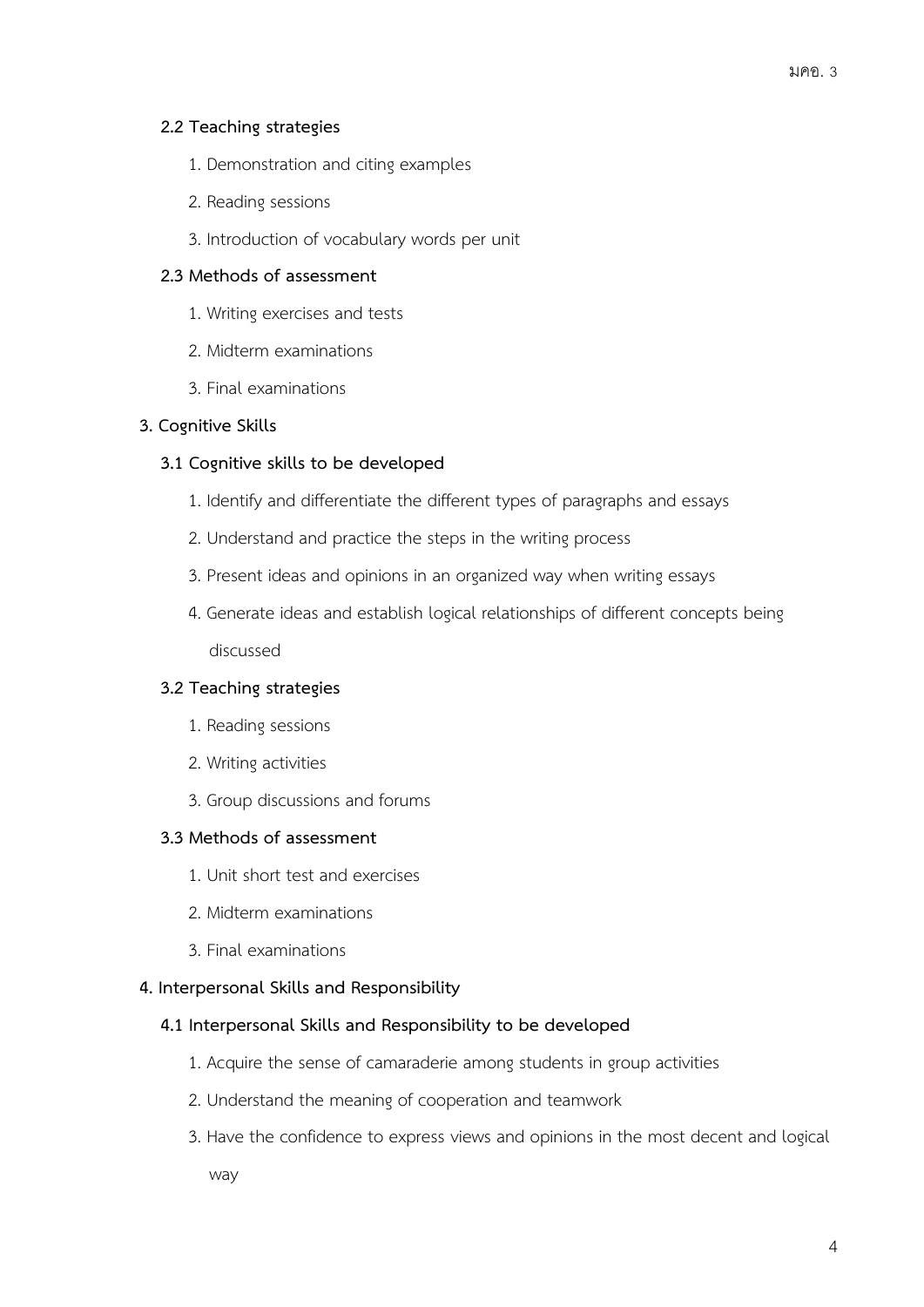## **4.2 Teaching strategies**

- 1. Lecture and discussion on the topics
- 2. Group exercises and activities
- 3. Group discussions and forums

#### **4.3 Methods of assessment**

- 1. Exercises, short tests and group presentations
- 2. Midterm examination
- 3. Final examination

## **5. Communication Information Technology and Numerical Skills**

## **5.1 Communication Information Technology and Numerical Skills to be developed**

- 1. Use of word processing programs when composing paragraphs and essays
- 2. Use the internet for researching about facts and statistics on current issues and events
- 3. Apply the different writing styles and formats to compose well-structured essays and paragraphs

# **5.2 Teaching strategies**

- 1. Lectures and discussions on the topics
- 2. Demonstration and illustration
- 3. Reading sessions and assignments

#### **5.3 Methods of assessment**

- 1. Exercises, short tests and group presentations
- 2. Midterm examination
- 3. Final examination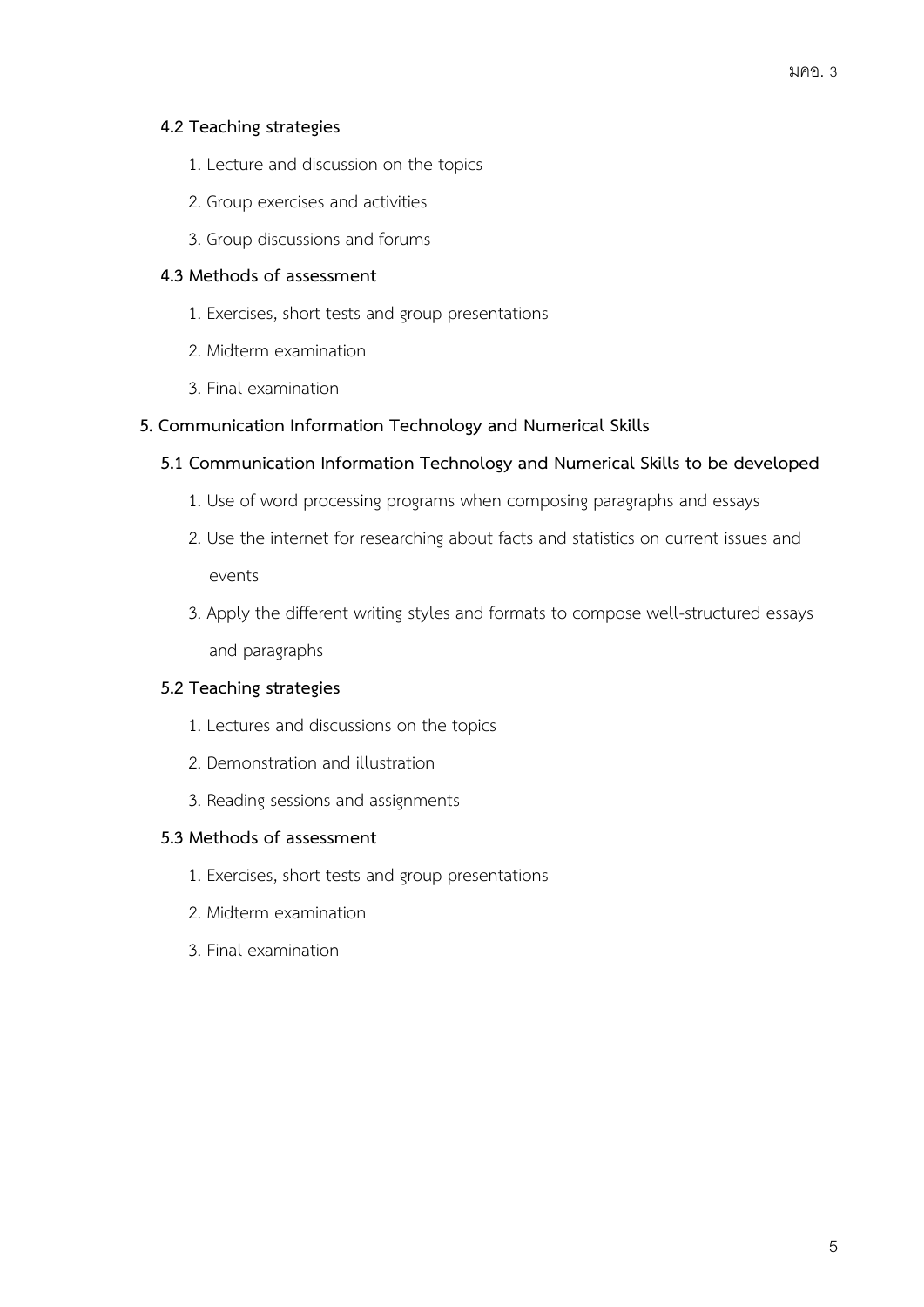# **5. Lesson Plan and Course Evaluation**

# **1. Lesson plan**

| Week           | Topic                                       | Teaching | <b>Teaching Activities</b>                                                                                                                                                                                           | Teaching Tools /<br>Instructor                                        |                |
|----------------|---------------------------------------------|----------|----------------------------------------------------------------------------------------------------------------------------------------------------------------------------------------------------------------------|-----------------------------------------------------------------------|----------------|
|                |                                             | hours    |                                                                                                                                                                                                                      | Materials                                                             |                |
| 1              | Course<br>introduction                      | 3        | - Explain course syllabus and course<br>requirements<br>- Course introduction                                                                                                                                        | PowerPoint<br>$\overline{\phantom{a}}$<br>Course syllabus<br>Textbook | Ms.<br>Laurena |
| 2              | Unit 1:<br>Introduction<br>to<br>Paragraphs | 3        | - Definition of terms used in the unit<br>- Define paragraph<br>- Explain the different parts of a<br>paragraph<br>- Cite examples of the different types of<br>paragraphs                                           | PowerPoint<br>Textbook<br>Handouts                                    | Ms.<br>Laurena |
| 3              | Unit 2:<br>The Writing<br>Process           | 3        | - Introduce the writing process<br>- Discuss and explain the steps in the<br>writing process<br>- Introduce peer editing                                                                                             | PowerPoint<br>Textbook<br>Handouts                                    | Ms.<br>Laurena |
| $\overline{4}$ | Unit 3:<br>Descriptive<br>Paragraphs        | 3        | - Definition of terms used in the unit<br>- Define descriptive paragraph<br>- Discuss grammar topics related to<br>descriptive paragraph writing<br>- Show examples of paragraphs to<br>identify the different parts | PowerPoint<br>Textbook<br>Handouts                                    | Ms.<br>Laurena |
| 5              | Unit 4:<br>Narrative<br>Paragraphs          | 3        | - Definition of terms used in the unit<br>- Define narrative paragraphs<br>- Discuss grammar topics related to<br>narrative paragraph writing<br>- Show examples of paragraphs to<br>identify the different parts    | PowerPoint<br>Textbook<br>Handouts                                    | Ms.<br>Laurena |
| 6              |                                             |          | Short Test #1 (Units 3 & 4)                                                                                                                                                                                          |                                                                       |                |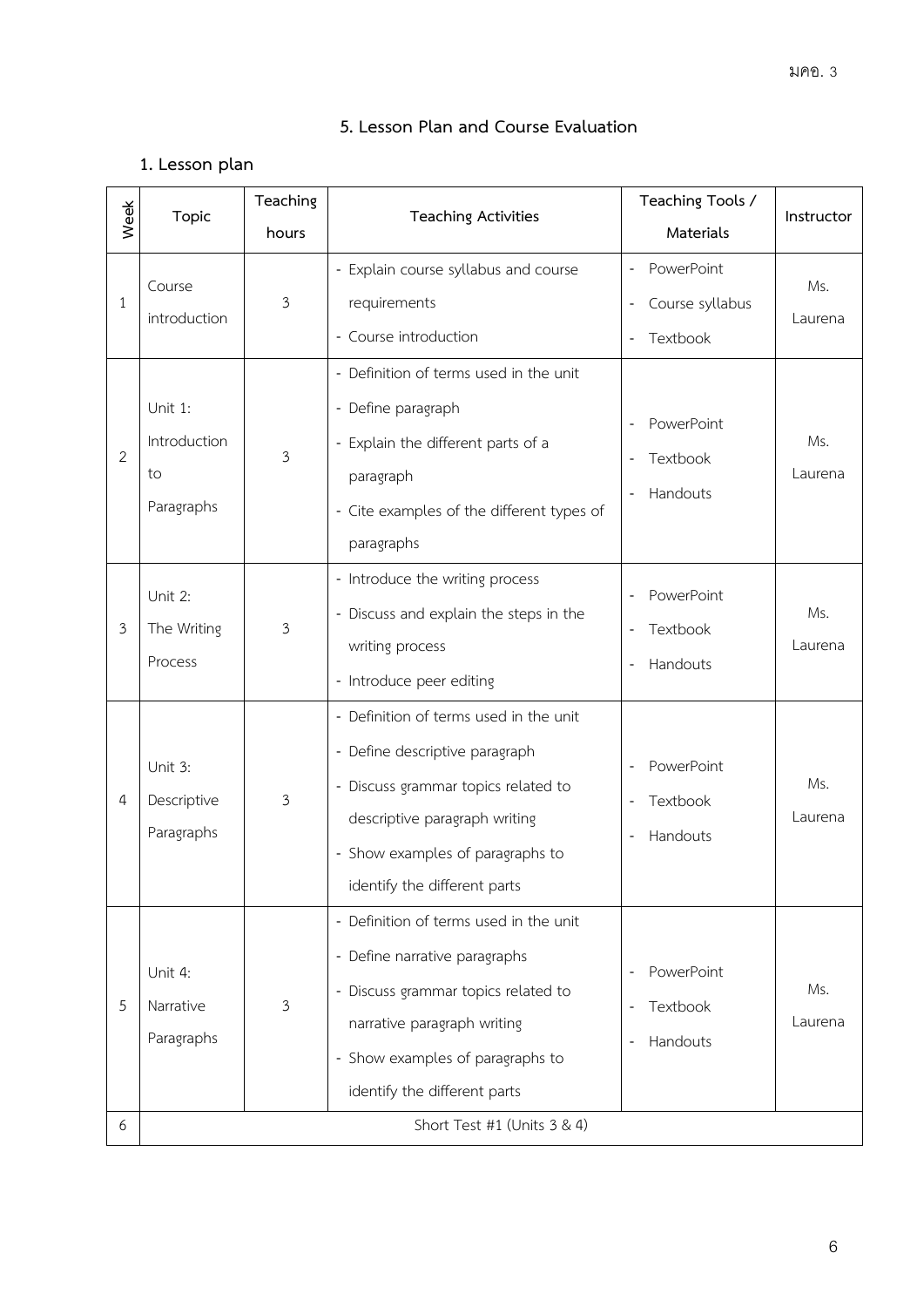| 6  | Unit 5:<br>Process<br>Paragraphs     | 3              | - Definition of terms used in the unit<br>- Define process paragraph<br>- Discuss grammar topics related to<br>process paragraph writing<br>- Show examples of paragraphs to<br>identify the different parts                                                           | PowerPoint<br>$\overline{\phantom{a}}$<br>Textbook<br>Handouts<br>$\overline{\phantom{a}}$ | Ms.<br>Laurena |
|----|--------------------------------------|----------------|------------------------------------------------------------------------------------------------------------------------------------------------------------------------------------------------------------------------------------------------------------------------|--------------------------------------------------------------------------------------------|----------------|
| 7  | Unit 6:<br>Opinion<br>Paragraphs     | $\mathfrak{Z}$ | - Definition of terms used in the unit<br>- Define opinion paragraph<br>- Discuss grammar topics related to<br>opinion paragraph writing<br>- Show examples of paragraphs to<br>identify the different parts                                                           | PowerPoint<br><b>Textbook</b><br>Handouts                                                  | Ms.<br>Laurena |
| 8  | Midterms (Units 1 to 6)              |                |                                                                                                                                                                                                                                                                        |                                                                                            |                |
| 9  | Unit 7:<br>Introduction<br>to Essays | 3              | - Definition of terms used in the unit<br>- Define essay<br>- Discuss and explain the different parts<br>of an essay<br>- Lecture on outlining an essay and the<br>format and types of essays                                                                          | PowerPoint<br>Textbook<br>Handouts                                                         | Ms.<br>Laurena |
| 10 | Unit 8:<br>Process<br>Essays         | 3              | - Definition of terms used in the unit<br>- Review the definition of a process essay<br>- Explain brainstorming methods used for<br>writing process essays<br>- Lecture on how to write the different<br>parts of a process essay<br>- Show examples of process essays | PowerPoint<br>Textbook<br>$\overline{a}$<br>Handouts<br>$\overline{a}$                     | Ms.<br>Laurena |
| 11 | Short test # 2 (Units 7 and 8)       |                |                                                                                                                                                                                                                                                                        |                                                                                            |                |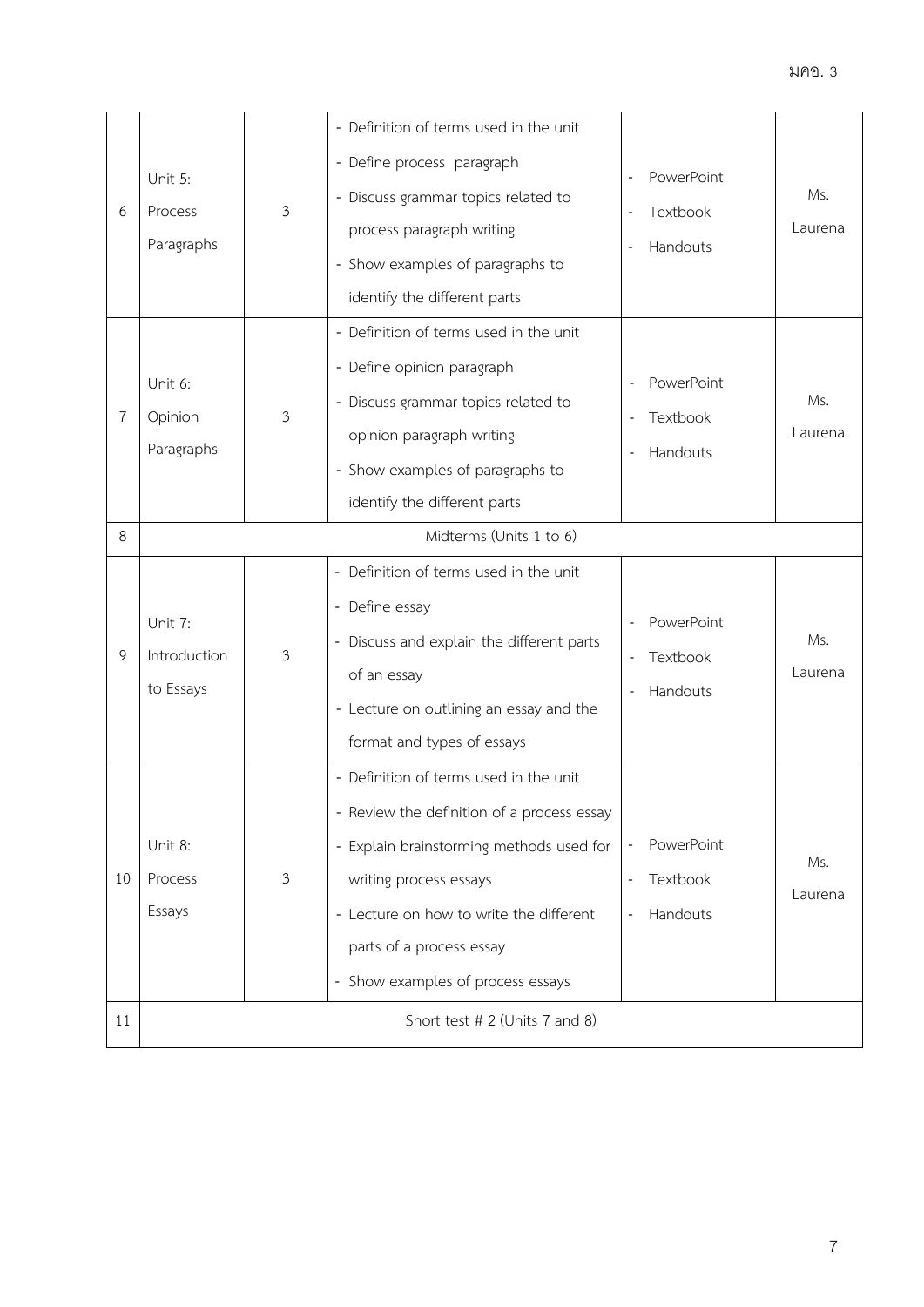| 11 | Unit 9:<br>Division /<br>Classification<br>Essays | 3              | - Definition of terms used in the unit<br>- Review the definition of a<br>division/classification essay<br>- Explain brainstorming methods used for<br>writing division/classification essays<br>- Lecture on how to write the different<br>parts of a division/classification essay<br>- Show examples of division/classification<br>essays | PowerPoint<br>Textbook<br>Handouts                             | Ms.<br>Laurena |
|----|---------------------------------------------------|----------------|----------------------------------------------------------------------------------------------------------------------------------------------------------------------------------------------------------------------------------------------------------------------------------------------------------------------------------------------|----------------------------------------------------------------|----------------|
| 12 | Unit 10:<br>Compare<br>and Contrast<br>Essays     | $\mathfrak{Z}$ | - Definition of terms used in the unit<br>- Review the definition of a compare and<br>contrast essay<br>- Explain brainstorming methods used for<br>writing compare and contrast essays<br>- Lecture on how to write the different<br>parts of a compare and contrast essay<br>- Show examples of compare and<br>contrast essays             | PowerPoint<br>Textbook<br>Handouts                             | Ms.<br>Laurena |
| 13 |                                                   |                | Short test #3 (Units 9 and 10)                                                                                                                                                                                                                                                                                                               |                                                                |                |
| 13 | Unit 11:<br>Cause and<br><b>Effect Essays</b>     | $\mathfrak{Z}$ | - Definition of terms used in the unit<br>- Review the definition of a cause and<br>effect essay<br>- Explain brainstorming methods used for<br>writing cause and effect essays<br>- Lecture on how to write the different<br>parts of a cause and effect essay<br>- Show examples of cause and effect<br>essays                             | PowerPoint<br>Textbook<br>Handouts<br>$\overline{\phantom{a}}$ | Ms.<br>Laurena |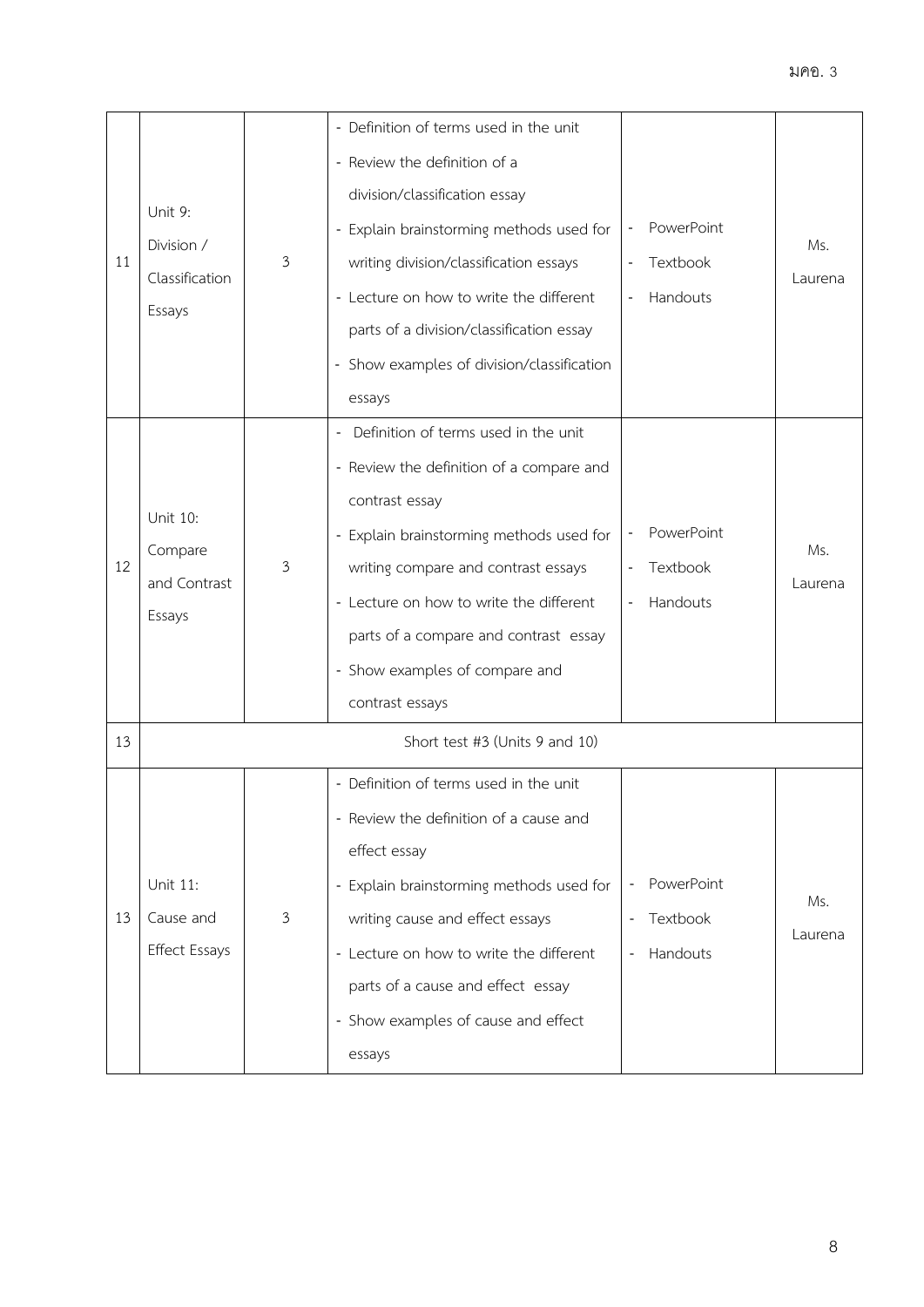| 14 | Unit 12:<br>Problem /<br>Solution<br>Essays | $\mathfrak{Z}$ | - Definition of terms used in the unit<br>- Review the definition of a<br>problem/solution essay<br>- Explain brainstorming methods used for<br>writing problem/solution essays<br>- Lecture on how to write the different<br>parts of a problem/solution essay<br>- Show examples of problem/solution<br>essays | PowerPoint<br>Textbook<br>- Handouts | Ms.<br>Laurena |
|----|---------------------------------------------|----------------|------------------------------------------------------------------------------------------------------------------------------------------------------------------------------------------------------------------------------------------------------------------------------------------------------------------|--------------------------------------|----------------|
| 15 | Final examination                           |                |                                                                                                                                                                                                                                                                                                                  |                                      |                |

# **2. Assessment Plan**

| Activity           | Learning<br>Outcomes            | Assessment Strategies               | Week(s) of<br>assessment | The proportion of the<br>assessment allocated<br>for that activity.<br>(percentage) |
|--------------------|---------------------------------|-------------------------------------|--------------------------|-------------------------------------------------------------------------------------|
| Lectures and       | 2.1<br>$\overline{\phantom{a}}$ | Writing exercises<br>1.             | $1 - 15$                 | 20%                                                                                 |
| discussions        | 3.1<br>$\overline{a}$           | Reading sessions<br>2.              |                          |                                                                                     |
|                    |                                 | Homework<br>3.                      |                          |                                                                                     |
| Individual / pair  | 4.1<br>$\blacksquare$           | Group writing exercises<br>1.       | $2 - 15$                 | 10%                                                                                 |
| / group activities |                                 | 2.<br>Projects and presentations    |                          |                                                                                     |
|                    |                                 | 3.<br>Group discussions and forums  |                          |                                                                                     |
| Writing            | 2.1<br>$\overline{\phantom{a}}$ | Individual writing activities<br>1. | $4 - 15$                 | 10%                                                                                 |
| paragraphs and     | 3.1<br>$\overline{\phantom{m}}$ | Writing assignments<br>2.           |                          |                                                                                     |
| essays             |                                 | Writing tests<br>3.                 |                          |                                                                                     |
| Midterm            | 2.1<br>$\overline{\phantom{a}}$ | Paragraph Writing                   | 8                        | 20%                                                                                 |
| Examination        | 3.1<br>$\frac{1}{2}$            |                                     |                          |                                                                                     |
| Group Project      | 4.1<br>$\Box$                   | Group project                       | 15                       | 20%                                                                                 |
|                    | 1.1<br>$\overline{\phantom{m}}$ |                                     |                          |                                                                                     |
| Final              | 2.1<br>$\qquad \qquad -$        | Essay writing                       | 15                       | 20%                                                                                 |
| Examination        | 3.1                             |                                     |                          |                                                                                     |